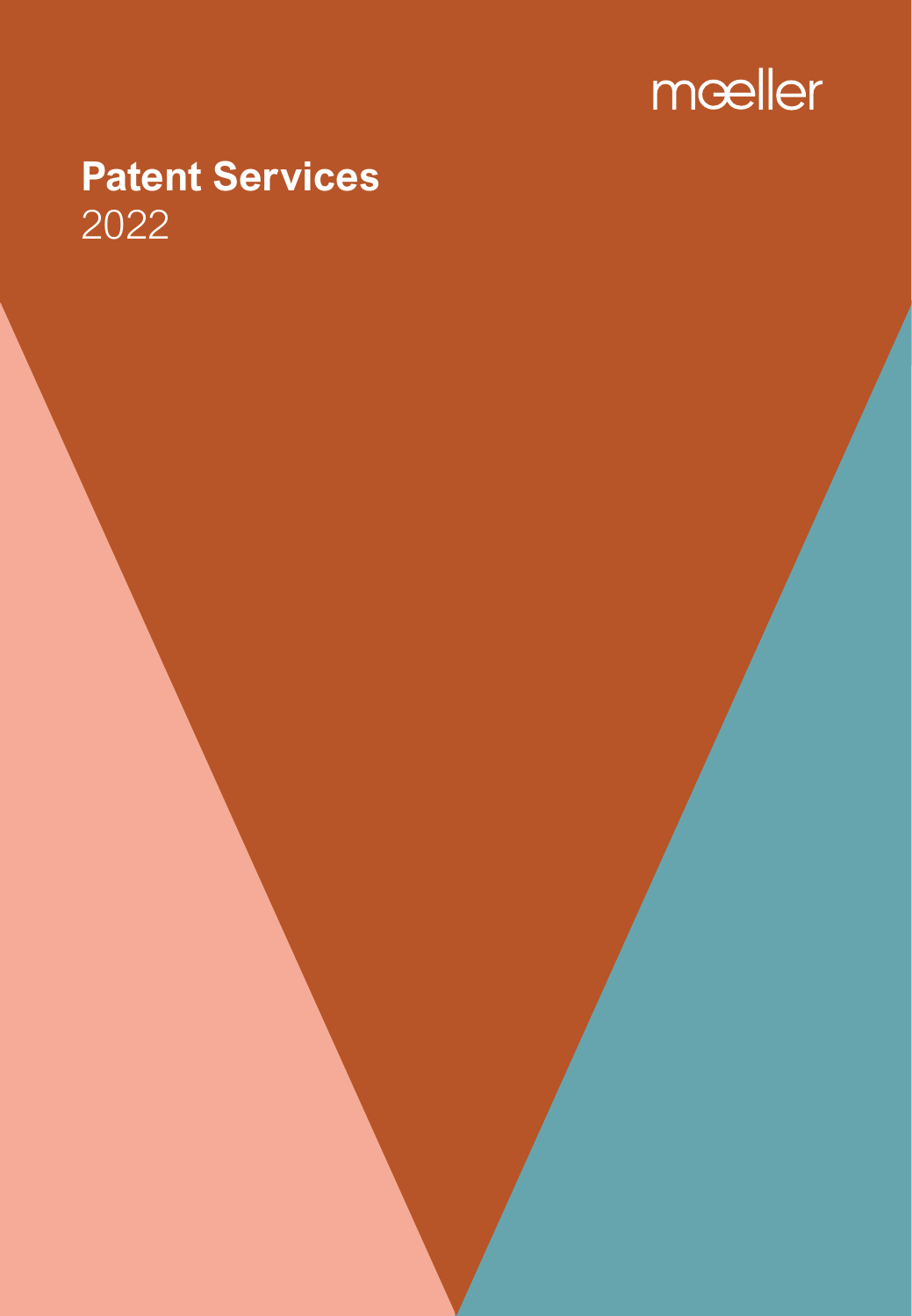# mæller

# **Patent Services**

- **A. Patentability Search**
- **B. Patent and Utility Model Prosecution**
- **C. Industrial Design Filing and Prosecution**
- **D. Assignment of Rights**
- **E. Drafting of Patent, Utility Model and Industrial Design Applications**



Swift responses

We provide quick responses to each and every consultation of our clients with clarity and simplicity.



Regular Status Reports

simplify our client's efforts. We keep them informed of every stage of the procedures.



Highly specialized professionals

We know the high complexity of our clients' challenges, and we are up for the task with a team of the best technical experts that provide top-notch assistance for each case.

We operate with a pragmatic approach to

**Vanesa Martínez,** Head vanesa.martinez@moellerip.com 2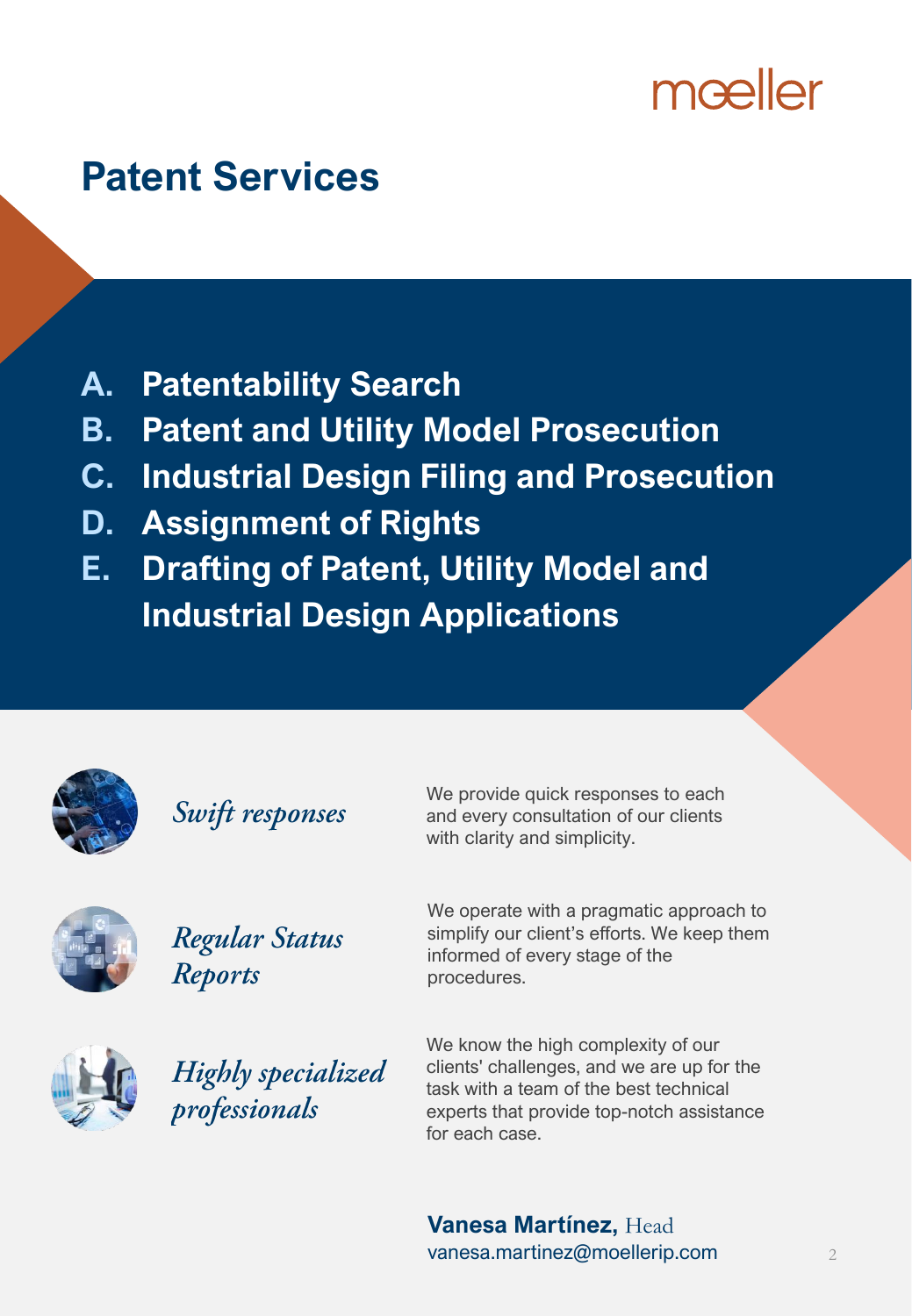

## **Patentability Search**

We provide a report on the likelihood of obtaining a Patent, Utility Model, Industrial Model, or Industrial Design.

*Whether thematic and/or bibliographic, we consider patenting trends, freedom to operate in the needed country, technology watch, and report on the state of the art.*

#### How it works?  $01.$

We receive a detailed description of the object of the search. According to the technical field, we assign an expert engineer to conduct the search that establishes various search strategies to implement on different databases. The engineer evaluates the results of the database searches and prepares a technical report to deliver. The information provided by our clients is entirely confidential. A confidentiality agreement can be signed if needed.



#### **Benefits** 02.

- Have an expert's opinion on the likelihood of obtaining a Patent, Industrial Model, Utility Model and/or Design before filing it to ensure an optimal use of resources.
- Get reliable results from qualified and experienced professionals.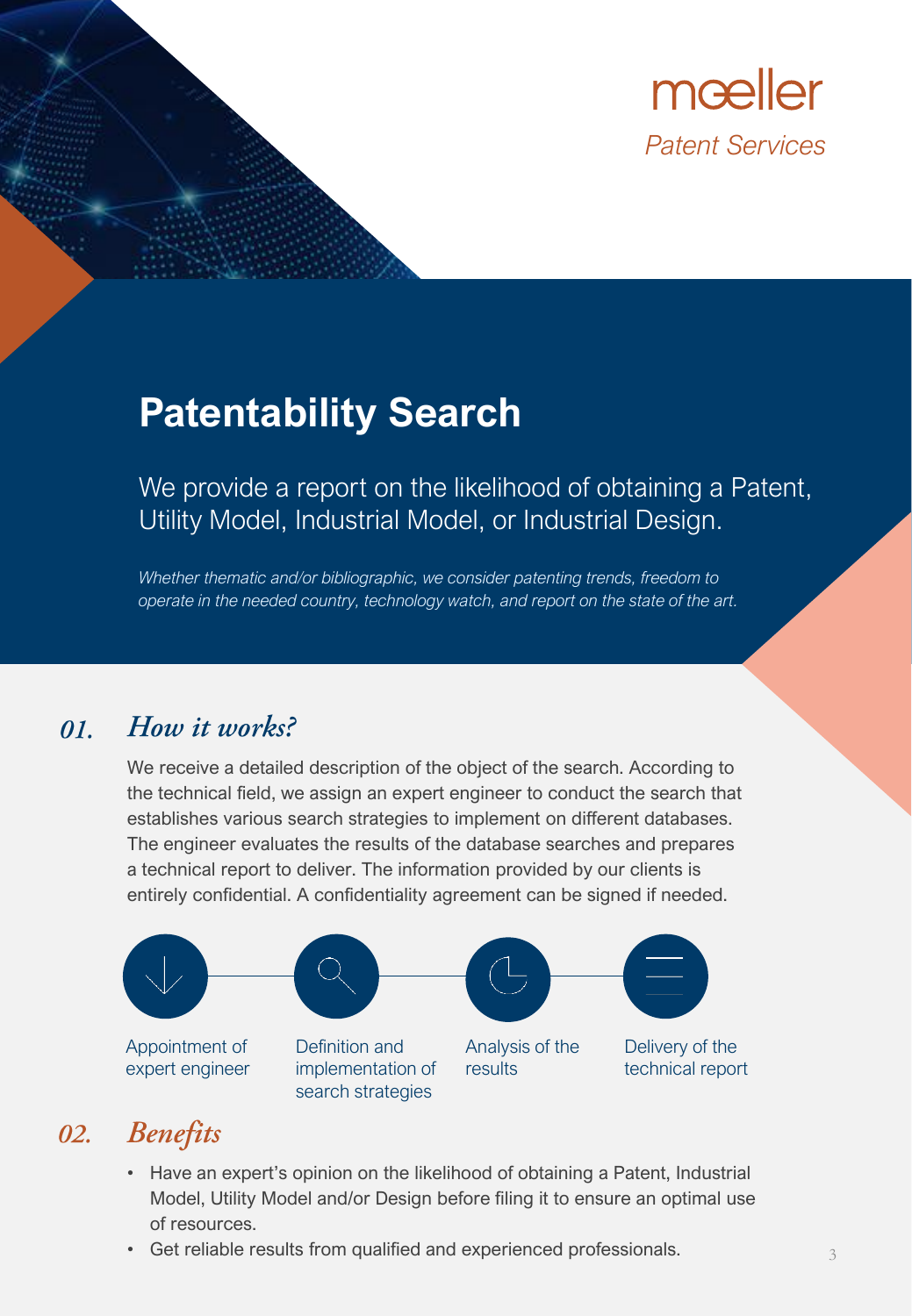

# **Patent and Utility Model Prosecution**

We take care of the filing and prosecution of patent applications and utility model of your inventions.

#### How it works? 01.

We make sure that all your information and documentation meets local requirements. An engineer expert in the technological field of the invention reviews the claims to assess whether the invention is patentable. We track and follow up the registration process through our customizable case file management software until granting and keep you duly informed throughout the entire process.



- Exercise the right of exclusivity.
- Prevent others from making, using, offering for sale, or importing the patented product or process without your consent.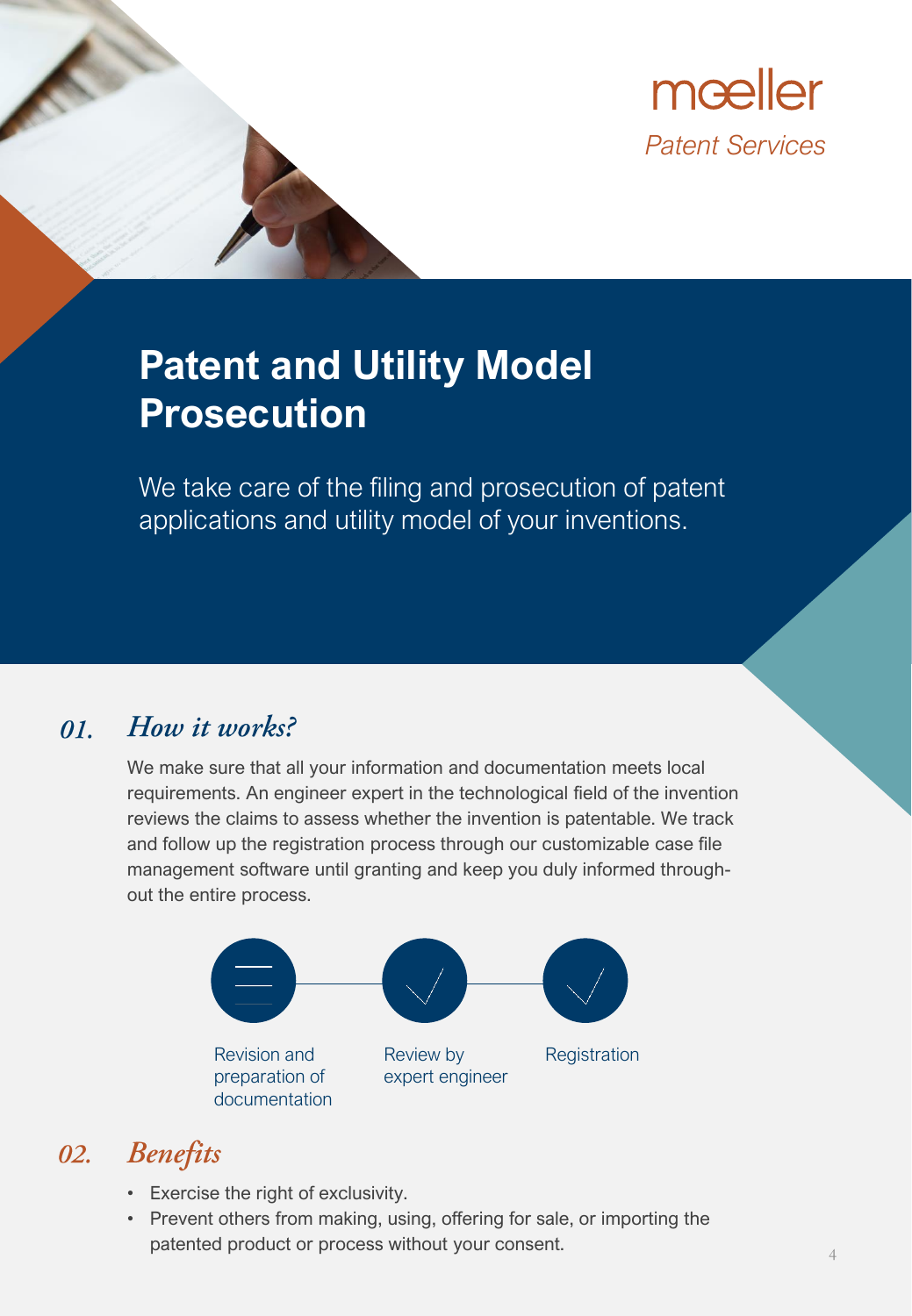

## **Industrial Design Filing and Prosecution**

We help you with the process of obtaining an industrial design protection for the special aesthetics of your products.

#### How it works? 01.

We make sure that all your information and documentation meets local requirements. An engineer expert in industrial designs prepares the application and proceeds with filing. We track and follow up the registration process through our customizable case file management software until granting and keep you duly informed through-out the entire process.



- Exercise the right of exclusivity.
- Prevent others from making, using, offering for sale, or importing the patented product or process without your consent.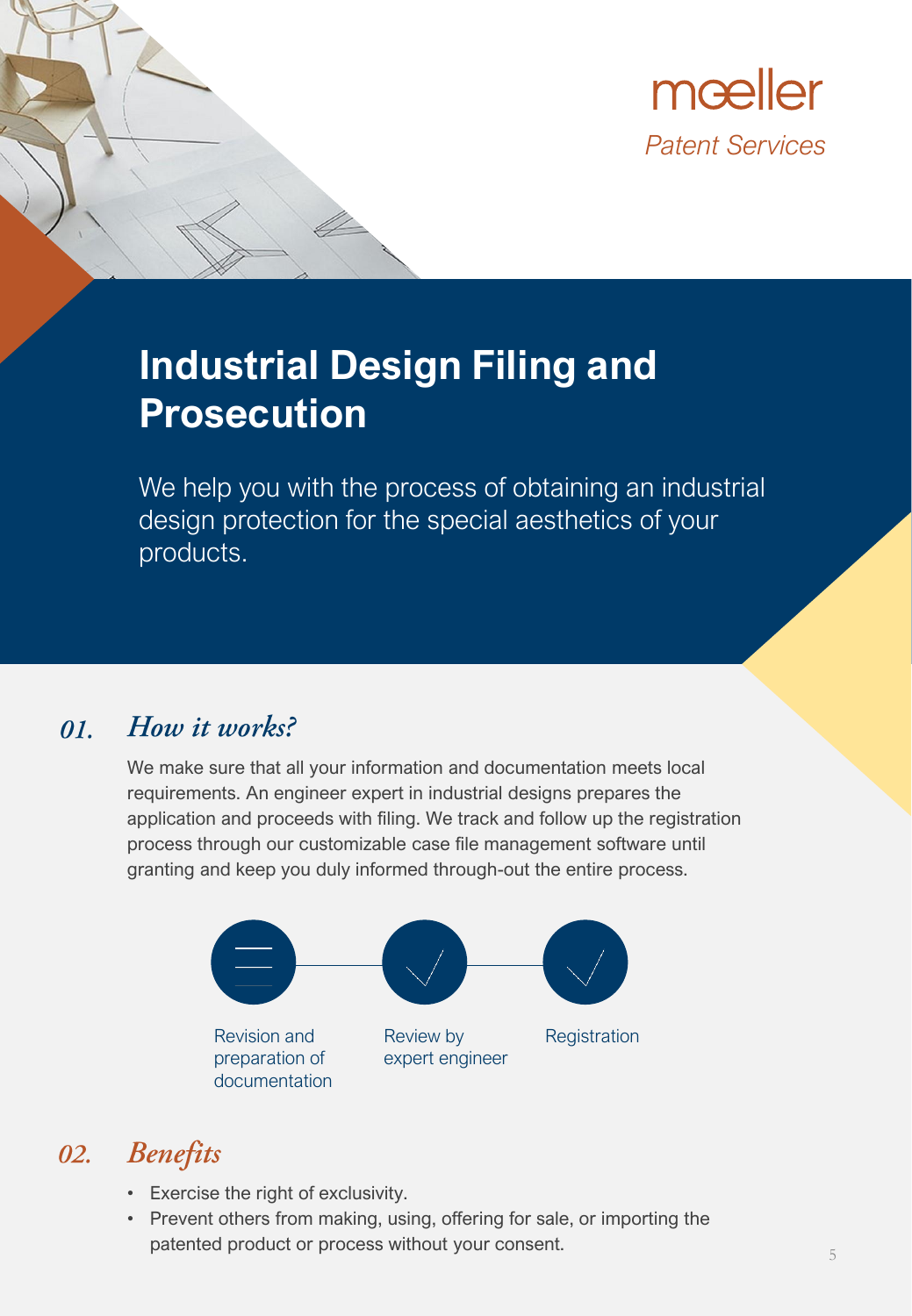

## **Assignment of Rights**

We assist you in the process of transferring the rights of a patent, model or industrial design from one owner to another.

#### How it works? 01.

After receiving the information needed to meet local requirements, we file and prosecute the assignment until its recordal in the local IP Office. Throughout the process, we closely track the procedure and send you timely reports of advancement. If necessary, we take care of required translations and inform the corresponding office of the transfer process.



- Obtain a fast-paced prosecution for your case.
- Receive timely report of advancements throughout the recordal process.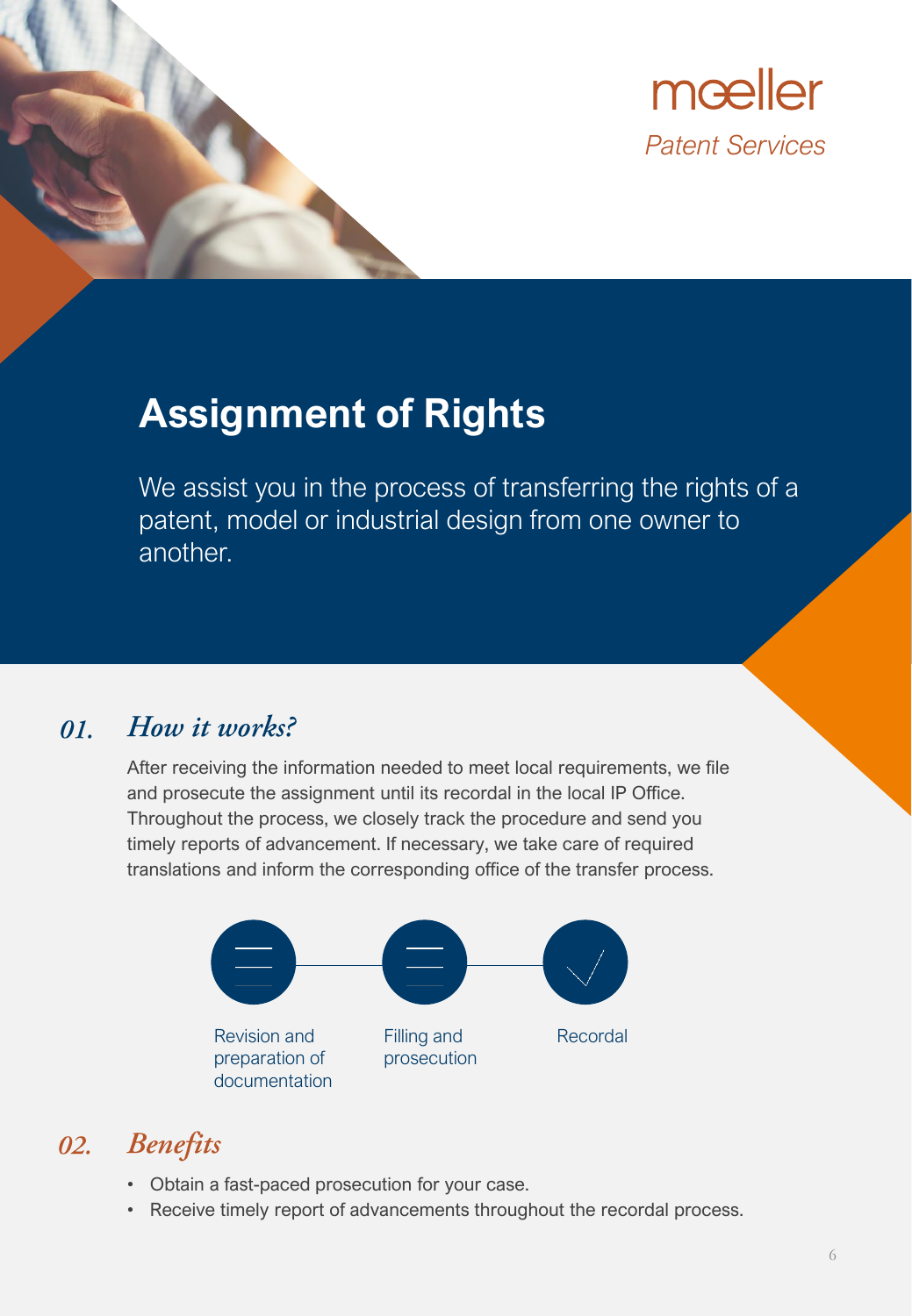

# **Drafting of Patent, Utility Model and Industrial Design Applications**

We help your patent, utility model and/or industrial design applications to succeed.

#### How it works? 01.

We consider local requirements to make sure that the description and claims meet local legislation. We verify the technology, idea, process, or design is perfectly described, including the novel and innovative features of your IP. All information you provide is strictly confidential. A confidentiality agreement will be signed if necessary.



- Ensure thorough protection of your IP right.
- Increase chances of the application being accepted.
- Save costs.